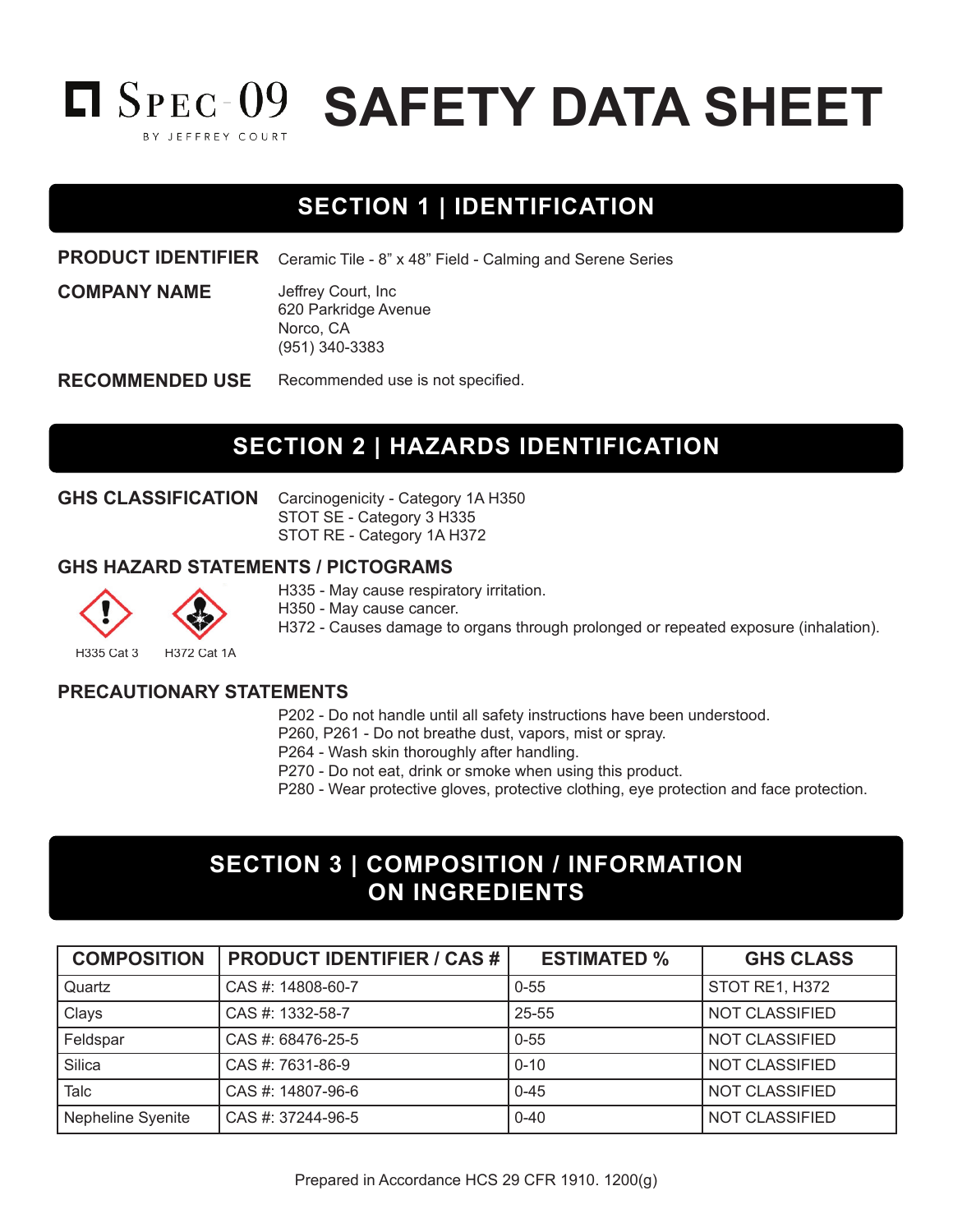

# **SECTION 4 | FIRST AID MEASURES**

| <b>INHALATION</b>  | <b>SYMPTOMS</b>  | Irritation may occur to the respiratory tract and other mucous membranes.                                                             |
|--------------------|------------------|---------------------------------------------------------------------------------------------------------------------------------------|
|                    | <b>FIRST AID</b> | Move to a well-ventilated fresh-air environment.<br>Seek medical attention if difficult breathing persists.                           |
| <b>SKIN</b>        | <b>SYMPTOMS</b>  | Prolonged exposure to skin may cause skin irritation.                                                                                 |
|                    | <b>FIRST AID</b> | Remove any clothing that may be contaminated.<br>Thoroughly wash the affected area.<br>Seek medical attention if irritation persists. |
| <b>EYE CONTACT</b> | <i>SYMPTOMS</i>  | May cause irritation to the eyes.                                                                                                     |
|                    | <b>FIRST AID</b> | Carefully rinse eyes with water for at least 15 minutes.<br>Seek medical attention if irritation persists.                            |
| <b>INGESTION</b>   | <b>SYMPTOMS</b>  | Although not normal with intact tile, if ingested, rinse mouth.                                                                       |
|                    | <b>FIRST AID</b> | Seek medical attention.<br>Do not induce vomiting.                                                                                    |

*It is recommended to have an eyewash system available at the work site.*

### **SECTION 5 | FIRE FIGHTING MEASURES**

| <b>EXTINGUISHING</b>                     | Non-flammable                                                                                    |
|------------------------------------------|--------------------------------------------------------------------------------------------------|
| <b>EQUIPMENT</b>                         | Not required                                                                                     |
| <b>SPECIAL</b><br><b>HAZARDS</b>         | Ceramic tile is not flammable.<br>No fire or explosion hazards.<br>Product is non-reactive.      |
| <b>SPECIAL</b><br><b>RECOMMENDATIONS</b> | No special procedures required.<br>No special protective equipment required.<br>Non-combustible. |

# **SECTION 6 | ACCIDENTAL RELEASE MEASURES**

| <b>PERSONAL</b><br><b>PRECAUTIONS</b> | Excessive dust build up should be avoided and the area should be kept clean.<br>Protective equipment should be worn when working with the ceramic tile.<br>PPE recommended skin protection, gloves and eye protection.<br>When dry cutting use respiratory equipment. |
|---------------------------------------|-----------------------------------------------------------------------------------------------------------------------------------------------------------------------------------------------------------------------------------------------------------------------|
| <b>CLEAN UP</b>                       | Use vacuum with HEPA filtration.<br>Wet mop or damp sweep.                                                                                                                                                                                                            |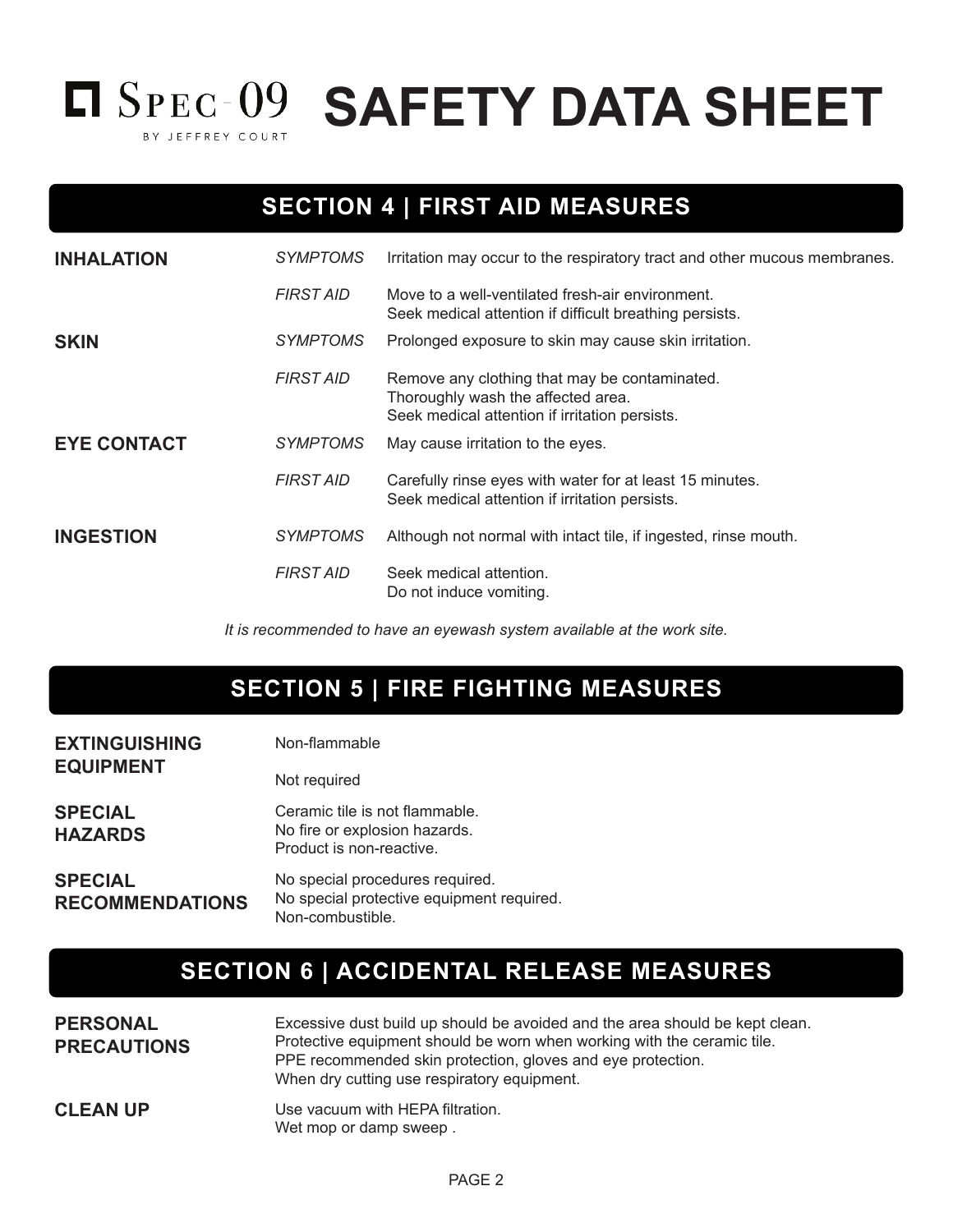

**SAFETY DATA SHEET**

### **SECTION 7 | HANDLING & STORAGE**

**SAFE HANDLING** Ceramic tile is heavy. Use caution when lifting, utilizing mechanical means or team lifting. Wash hands upon leaving the work area and before eating, drinking or smoking. Eating, drinking or smoking directly in the work area is not recommended. Wet cutting is strongly recommended to reduce dust. **SAFE STORAGE** Follow any applicable regulation for storage. Caution should be used when storing. Do not over-stack. Maintain stable conditions.

Keep away from acids.

### **SECTION 8 | EXPOSURE CONTROLS / PERSONAL PROTECTION**

#### **8.1 EXPOSURE TABLE**

| <b>COMPOSITION</b> | <b>OSHA PEL</b>                        | <b>NIOSH</b>                    | <b>ACGIH</b>                    |
|--------------------|----------------------------------------|---------------------------------|---------------------------------|
| Quartz             | 10 respirable / 30 total dust (mg/mg3) | $.05$ mg/m $3$                  | $0.025$ mg/m $3$                |
| Clays              | 5 respirable / 15 total dust (mg/mg3)  | Not Established                 | 2 resp / 10 total dust (mg/mg3) |
| Feldspar           | Not Established                        | Not Established                 | Not Established                 |
| Silica             | 50 Hg / m3                             | $.05$ mg/m $3$                  | $0.025$ mg/m3                   |
| Talc               | 2 respirable / 15 total dust (mg/mg3)  | 2 resp / 10 total dust (mg/mg3) | 2 resp / 10 total dust (mg/mg3) |
| Nepheline Syenite  | 5 respirable / 15 total dust (mg/mg3)  | Not Established                 | Not Established                 |

**8.2 ENGINEERING CONTROLS** Eye wash stations should be available in the work area. Use ventilation systems to keep the dust levels below recommended exposure levels. Wet cutting is recommended to control dry dust exposure and inhalation. Highest exposure probability is with dry cutting, cleaning and installed tile removal. It is recommended to follow 29 CFR 192.1153 Table 1 control and cutting methods. **PERSONAL PROTECTIVE EQUIPMENT** Respiratory protection under insufficient ventilated conditions. Eye protection. Protective clothing. Gloves should be worn to protect skin from dust and cuts. Wash hands before eating, drinking or smoking as well as at the close of the workday.

### **SECTION 9 | PHYSICAL AND CHEMICAL PROPERTIES**

Appearance Odor **Odor Threshold** pH **Melting Point** 

Solid, flat, color will may vary **Odorless** Not applicable Not applicable > 2,200 °F (1,204 °C)

**Freezing Point Initial Boiling Point/Range Flash Point Evaporation Rate** Flammability (solid, gas)

Not applicable Not applicable Not applicable Not applicable Not applicable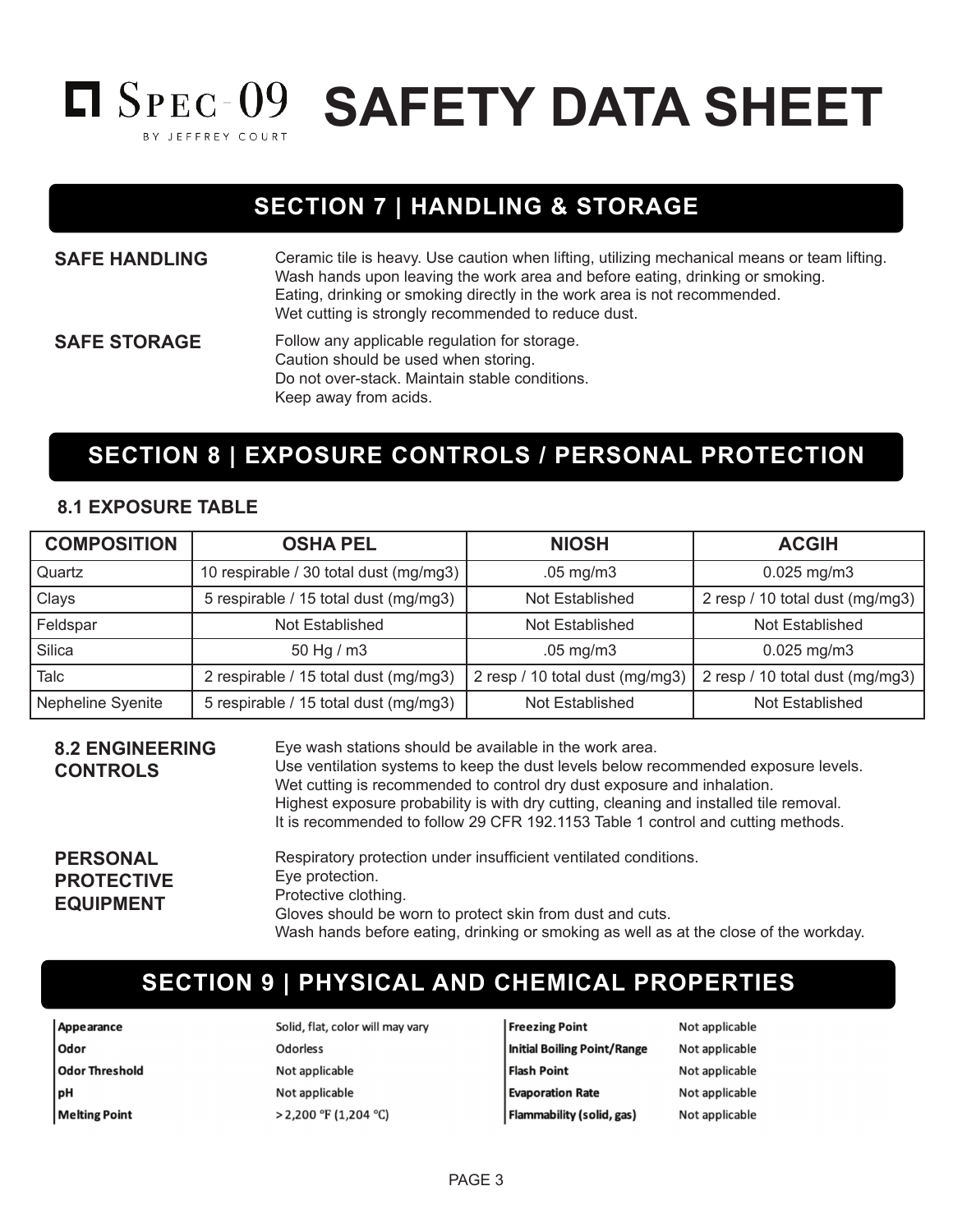# **SAFETY DATA SHEET** BY JEFFREY COURT

# **SECTION 9 | PHYSICAL AND CHEMICAL PROPERTIES**

| <b>Explosive Limits</b>                                | Not applicable |
|--------------------------------------------------------|----------------|
| <b>Vapor Pressure</b>                                  | Not applicable |
| <b>Vapor Density</b>                                   | Not applicable |
| <b>Relative Density</b>                                | Not applicable |
| Partition coefficient: N-Octanol/Water: Not applicable |                |

#### Solubility

| Auto-IgnitionTemperature        |
|---------------------------------|
| <b>Decomposition Temerature</b> |
| Viscosity                       |

Not applicable Not applicable Not applicable Not applicable

# **SECTION 10 | STABILITY AND REACTIVITY**

**CHEMICAL STABILITY** Stable in current form. **REACTIVITY REACTIVITY No hazardous reactions will occur within normal conditions. POSSIBILITY OF HAZARDOUS REACTIONS** Hazardous polymerization will not occur. **CONDITIONS TO AVOID** AND A VOID Avoid extreme high and low temperatures. **INCOMPATIBLE MATERIALS** Avoid contact with acids. **HAZARDOUS DECOMPOSITION PRODUCT** None.

### **SECTION 11 | TOXICOLOGICAL INFORMATION**

**ROUTES OF EXPOSURE**

None for tile which is untouched or intact.

Inhalation / Exposure to eyes or body parts from broken tile or tile which is being cut . and handled for installation / removal.

Short term exposure due to inhalation may cause respiratory irritation. Long term exposure due to inhalation may cause damage to organs.

| <b>Acute Toxicity</b> |                          |                        |             |
|-----------------------|--------------------------|------------------------|-------------|
|                       | <b>Quartz &amp; Clay</b> |                        |             |
|                       |                          | LD50 Oral Rat          | >5000 mg/kg |
|                       |                          | <b>LD50 Dermal Rat</b> | >5000 mg/kg |
|                       | <b>Silica</b>            |                        |             |
|                       |                          | LD50 Oral Rat          | >5000 mg/kg |
|                       |                          | LD50 Dermal Rat        | >2000 mg/kg |

**SYMPTOMS** *INHALATION* Irritation to the respiratory tract and other mucous membranes.<br>SKIN CONTACT Prolonged exposure may cause skin irritation. Prolonged exposure may cause skin irritation. *Eye CONTACT* Exposure may cause eye irritation. *CARCINOGENICITY* Crystaline silica - May cause cancer.

**CHRONIC SYMPTOMS** May cause cancer. Long term continued exposure of respirable crystaline silica above the established limits may lead to the development of silicosis, developed through acute exposure to extremely dusty environments from the generation of tile dust. Silicosis is a disease that belongs to a group of lung disorders called pneumoconioses. Silicosis is marked by the formation of lumps (nodules) and fibrous scar tissue in the lungs.